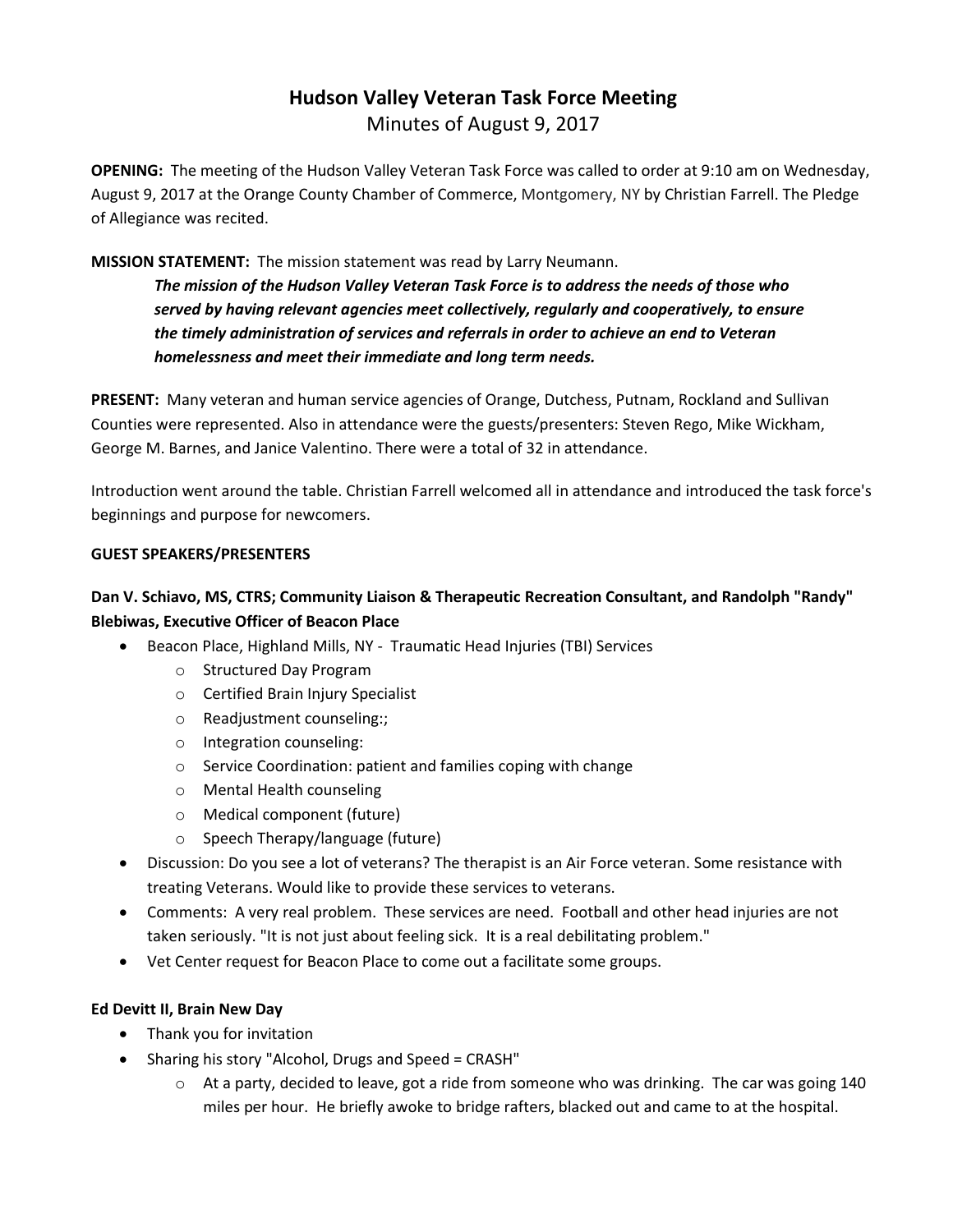- $\circ$  After the accident, he was distant and when he was told the other passengers did not make it, he was devastated.
- $\circ$  At a certain point, he was 100 lbs and being fed through feeding tubes. He decided and was determined to get out of the bed and do everything to recover from his injuries.
- o Addiction is part of his story. After his accident, he was not the same.
- o 18 years later, He had a SPEC scan and it showed all his invisible injuries.
- o He was able to move forward and wanted to do something for others.
- o Three (3) years ago, he attended a brain injury conference.
- o Today found love, married, children and able to continue to heal from his TBI. Attends special support groups.
- $\circ$  No he makes a difference and has a purpose. He is reaching out to other individuals with brain injuries.
- o Talking Brains Initiative, non-profit- reach out to serve others with TBI and would like to align himself with veterans that are living with TBI.
- o Veterans Wellness Golfing Outing, Saturday, August 26
- Questions & Discussion: Are there other locations doing scans? He knows about the one in Colorado. Psychologist can diagnosis TBI. A need for other specialist to treat TBI and other brain injuries.
- Organizations he has been able to participate with at conferences and other meetings are VA Brain Trust and Cohen's veterans services

## **Whispering Winds Equestrian Gymkhana - Dawn**

- Started September 11, She and others felt inspired to do something for veterans.
- Huge horse community
- Patriotic theme horses costumed;
- Fundraising within fundraiser shirts, hats, bags, cake sales, raffles, etc.
- They raised \$2,079 last year for Orange County Vet2Vet
- This year, donations were collected for the families of the soldiers that were lost in the plane crash.
- This year they raised \$4,510. As a thank you for all of Dawn's efforts, Larry presented her with flowers, and all present gave her an appreciative round of applause.

## **VETERAN SERVICE AND COUNTY UPDATES:**

- **Dutchess County**
	- o **VSO: Nelson "Eddy" Rivera, Director**  Julio Oranda reported
		- Dutchess county as achieved "Functional Zero" for homeless vets.
	- o **Vet2Vet: Adam Roche, Program Manager**
		- Dutchess county fair booth
		- Holding groups at Jewish community center and they are growing
		- Omega Institute mind & body workshops under discussion and will be funding a full weekend.
- **Orange County**

## **VSO: Christian Farrell, Director -**

- $\circ$  Close to football season Middletown to honor veterans at half time.
- o Orange County Veterans Food Pantry application serving about 200+ with food institute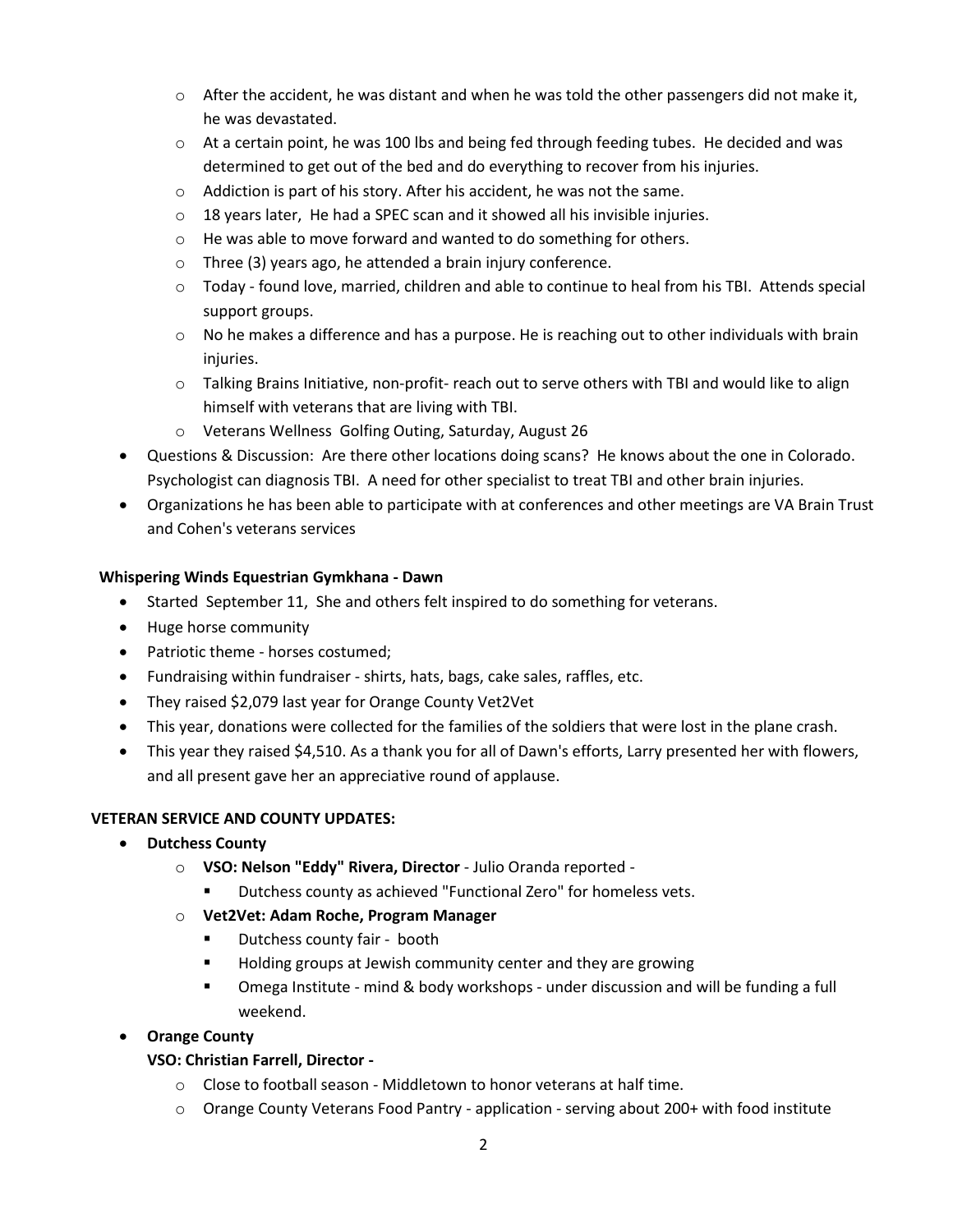#### **Vet2Vet: Larry Neumann, Program Coordinator -**

- o Movie night The Invisible War dealing with military sexual trauma Rape Crisis team.
- o Veteran to Veteran Hospice Training event September 13/25

## • **Putnam County**

## **VSO: Karl Rohde, Director**

- o Quarterly movie morning movie projector
- o October 22 veterans chow down with USO
- o Veteran Office reopened and will have a new counselor. Was able to be open because of letters, congressman and other positive input.

## • **Rockland County**

#### **VSO: Dr. Allen L Hershman, Veteran Services Coordinator** -

- o Close relationship with Veteran Service Office and will be having Vet2Vet outreach person at the office.
- o Next Military Behavioral Training Sept 9, 16 & 23 at Rockland County Community County.
- o October 28/29 two seven and half hour day events
- **Sullivan County**

## **VSO: Howie Goldsmith, Coordinator**

- o Fundraiser 5 & 10K record turnout 260 people. Better than last year
- o Veteran fair at the college August 17 at 10 to 2
- **Office of US Representative Sean Patrick Maloney Cullen Lyons, Veteran and Military Advocate** - excused.

#### **Nicole Embrey, Hudson Veteran Health Services:**

• New Veteran Orientation -2nd Friday of every month except for November; at both campuses.

#### **NEW BUSINESS/SUB-COMMITTEES:**

#### **TASK FORCE HOMELESS CASES/REFERRALS/NEW CASES -Linda McNiff**

- 6 homeless veterans in orange county
	- $\circ$  3 living outside 2 chronically homeless
	- o 1 motel unit being fumigated and serviced
	- o 1 HONOR
	- o 1 living in condemned home
- A new procedure put into practice For a vet with clinical issues, an emergency team of all agencies on a call to create immediate response and reporting of services provided. The opportunity to work with vet and moving forward with all assisting agencies on board.
- Linda reported Orange County soon to achieve Function Zero must provide shelter or provide permanent housing for veterans. Have created a rough draft and distributed to key programs.

#### **2017 HVVTF Initiatives -** Linda McNiff reported

• **2017 Veteran Appreciation Day at Renegades Dutchess Stadium** - 4pm gates open; 6:05 game begins; fireworks after game. Tickets available for veteran and 3 guests; gold Star families unlimited tickets. Meeting next Friday and will have numbers of tickets reserved.